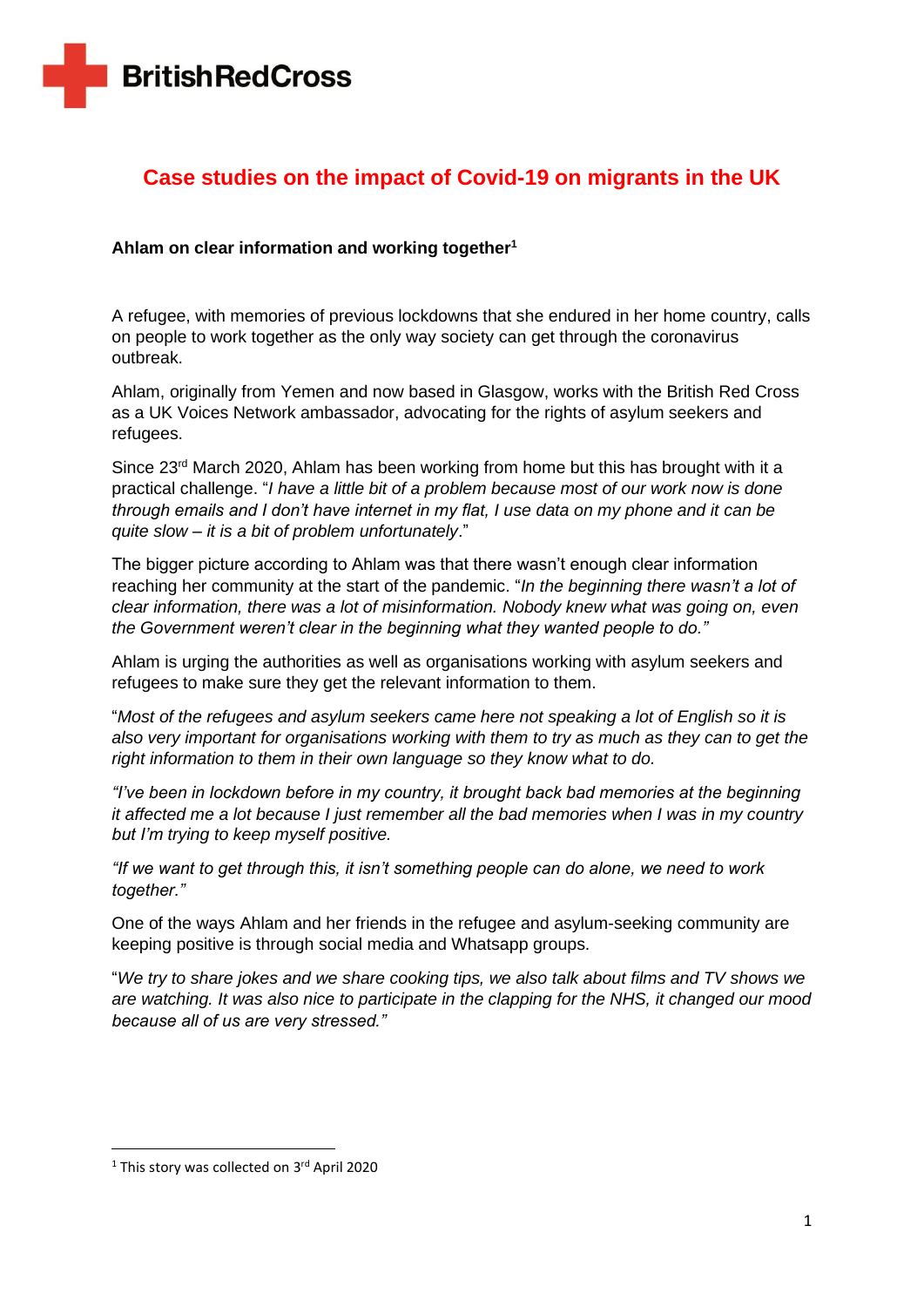#### **Saffie on financial support, access to information and social interaction**

"*We thank the UK Government for helping workers with the furlough scheme, business with grants and loans, people who are unemployed and those who've lost their jobs with the £20 increase to Universal Credit.* 

*But we have to ask what have they done for asylum seekers? We have had to flee from our countries because our lives are in danger and here we struggle to survive on weekly payments of £37.75 and £35.39.* 

*We have been having issues in the use of our Aspen card at some supermarket and stores as some machines in some shops wouldn't recognise it and being a section 4 applicant you're not allowed to withdraw money from a card but can only spend in store and this really caused inconvenience for us especially after managing to get some bargain items and going to the till and the machine wouldn't recognise the card.* 

*We were even expecting the little the Home office could have done is to give everyone the opportunity, be it a first time applicant or the ones in section 4, to be able to withdraw money from cash machines during this period. With the situation in the country and the supermarkets this was a terrible experience.*

*In this public health emergency we all need to have access to the news and the most up to date information from the government. Asylum seekers have to choose between food, hygiene products and mobile data. We can't even keep in touch with our friends for support through this difficult time. If we have a television in asylum accommodation, the Home Office's constructed provider can punish us for having a TV. A friend gave me a TV as she was moving home and bought a new one but I was scared to take it in case the Home Office stopped my asylum support.* 

*In asylum accommodation we are not allowed visitors so can never have friends come and check in on us, so the only way to keep in touch with friends is through phone. Usually we go to the British Red Cross for support, advice and food bank vouchers but this is harder to get now. The Red Cross also helps us to socialise with other people experiencing the same trauma and experiences. We can share our ordeals, laugh and cheer each other up at the Red Cross but right now we can't do that and are really suffering.* 

*All day we have to stare at the four walls of our rooms and can't have any entertainment. Can you imagine doing this day in and day out, not just during this pandemic but often for years at a time, while the Home Office review your asylum claim?* 

*We feel so lonely right now. I thank God for organisations like the Red Cross who can help us with food bank parcels, toiletries for everybody and most importantly home deliveries for food parcels as well as prescription deliveries for the vulnerable who have been isolating. I am lucky because I speak English and I am an educated woman, so many people in Glasgow are suffering in silence and can't even express themselves in English."*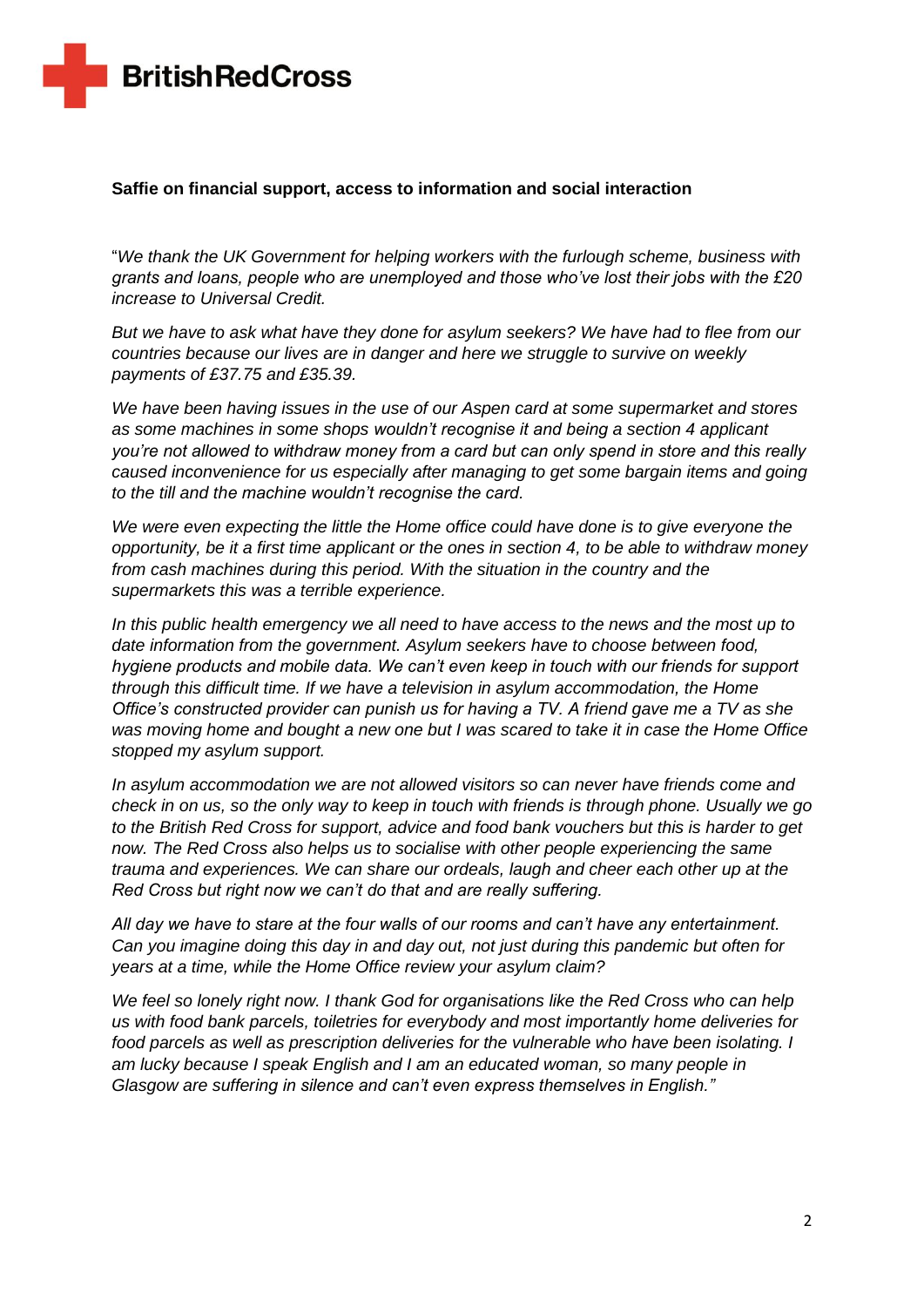# **Samsoudini on the need to unite**<sup>2</sup>

The coronavirus outbreak has had a huge impact on society, including members of refugee and asylum-seeker communities. Samsoudini is seeking asylum and volunteers at the Red Cross refugee service in Darlington and he is a UK Voices Network ambassador. He is helping to organise online groups for people in his community to continue to socialise, exchange ideas and lift each other's morale. He has also been involved in food parcel deliveries for vulnerable people in his community. Samsoudini urges everyone in society to join forces and work together to defeat the virus.

The outbreak of the virus has caused significant concern for many of the people Shams supports through the Red Cross refugee service, and now their office has been forced to shut due to new safety guidelines.

*"I'm a volunteer and I cannot be there at the centre to help people."*

On top of questions about their asylum claims he said people were contacting him about a range of worries, from where to get information, how to access healthcare and how they were going to be able feed their families.

*"With the coronavirus the asylum seekers have got many, many problems. Starting with how to get out and do their shopping. Even before we can only really go out on a Monday when we get money to do our shopping, now with the shortage of supply, we struggle. If you have to wait until Monday, now there is nothing on the shelves as you can see in the media.*

*"People are very confused about the information, they are not getting the right information, and most of them can't read English. They do not know what to do or even where to go to get information. The Red Cross are trying to reassure people as best they can."*

*"There are also concerns about access to healthcare. What to do with prescription pick up, other health issues, HC2 renewal, GP appointments. Among many other issues.*

*"Asylum seekers are confused about their cases, about how to do things and most of all how they and their families are going to live through this. Because they just don't know.*

*"You think if you run away from your country you will be safe, but what you are faced with is another problem without people noticing it. Now because of the Covid-19 we feel like a forgotten part of the population."*

*"I am trying to create online groups, due to the social distancing rules, where once or twice a week over Zoom, social media like WhatsApp groups that we can have an exchange of ideas, talk about the advocacy we are doing and how we can continue that virtually, on social media. We can also have improv comedies, jokes or storytelling to lift people's morale. People can come up with uplifting videos for us and for the wider British public.*

*"We will also use these online groups to see who needs support. In my local community people are doing food parcel deliveries, of course with the social distancing in mind, with a mask and gloves you knock on the door and then stand back and let them the food from their doorstep. People are volunteering for this to help the elderly or those who cannot go* 

 $2$  This story was collected on 26<sup>th</sup> March 2020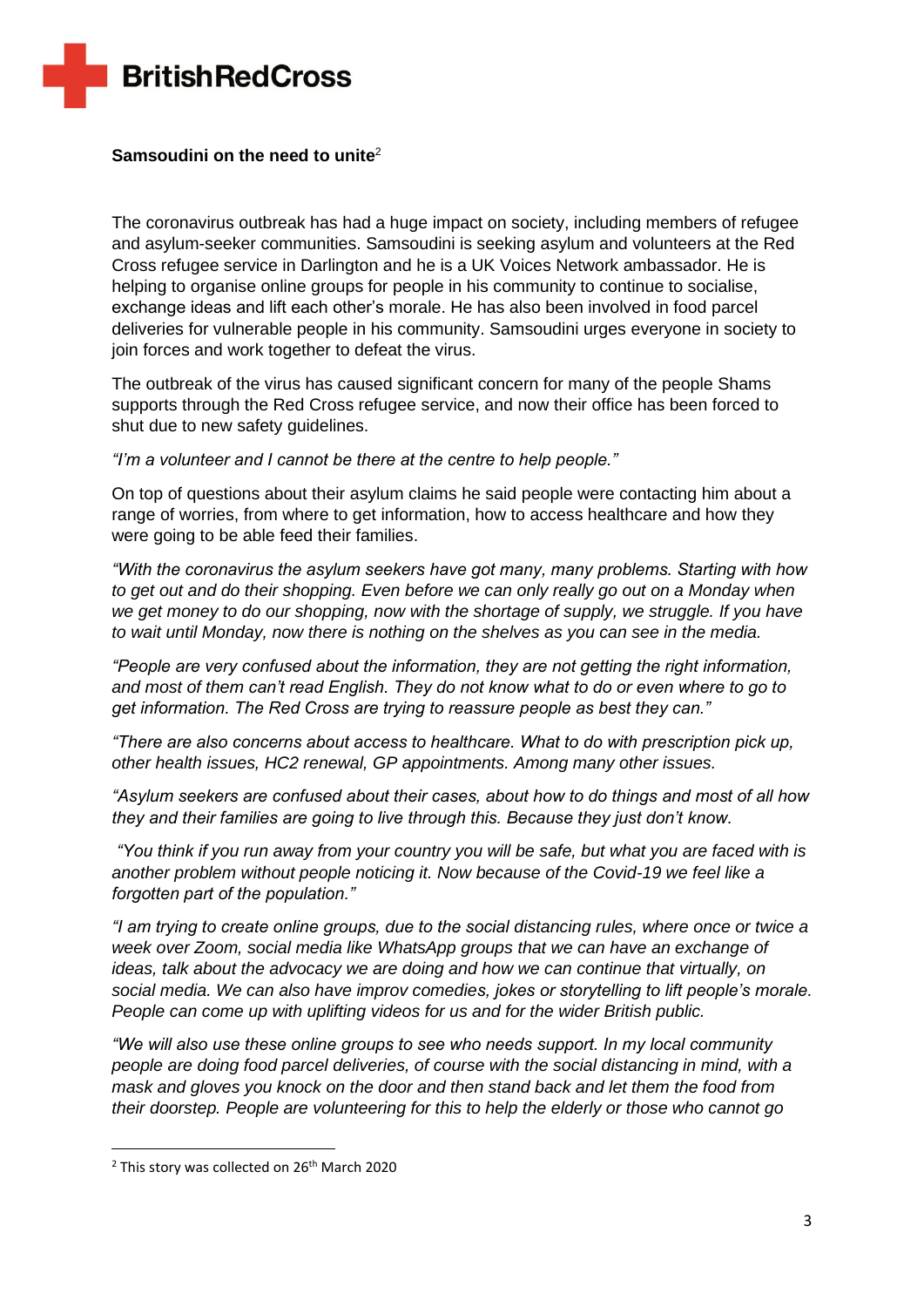### *out. I have been doing that. It is bad for us but we can get through this."*

Shams said many organisations, which support refugees, and asylum seekers, which used to have drop-ins where people can come, socialise, and talk to people about their issues – these are now being done virtually or people have the option to call someone if they need to talk.

He urged anybody in need to reach out to those organisations.

*"If you have questions you can pick up the phone, don't go out, and talk to someone who can help you. Don't suffer in silence, speak up, let your voice be heard. Even though the time is difficult there are people who are here to help, don't suffer in silence."*

*"If we don't stick together what is going to be left? The worst part is that we have something really terrible and scary, I'm not going to emphasise it any other way. This is a bad disease but if we don't come together, we will not survive. Let's stick together, understand each other, let's be tolerant, let's help each other and we will get through all of this […]. Asylum seekers are confused about their cases, about how to do things and most of all how they and their families are going to live through this. Because they just don't know."*

*"The last thing we need is to be treated like we don't matter, we do matter, especially at these difficult times they can use our talents and skills. There are doctors and nurses among the asylum seekers and refugees.* 

*"There are people specialise in many things, let us help, we are here to integrate to be part of the community. We want to stand up and be counted, this disease doesn't discriminate, we are in this together."*

#### **Simon on choosing between food and phone credit**

*"I came from the Democratic Republic of Congo to seek asylum in the UK over 14 years ago. Everyone knows of the danger in my home country and the persecution that we face but the Home Office still refuse to believe the truth. The past 14 years have been incredibly difficult. I have not been living but just surviving. My life has been on pause.* 

*When I came to the UK, I was a young man with my whole life in front of me, now 14 years later, I have missed out on so much. Even before coronavirus, I was barely surviving on around £5 per day. We have to travel to the bigger shops that have lower prices but now with lockdown we can't travel and the small shops have hiked their prices. Things like soap and hand sanitiser are very expensive and leave only a few pence for food and other essentials.* 

*Since lockdown, essential support services like the Red Cross and Govan Community Project have closed their doors so you have to have phone credit or data to even contact them for help. This means deciding to eat or get phone credit. The recent increase of 26p per day to asylum support is heart breaking. I just want to live in dignity, afford the most basic things and to be safe.*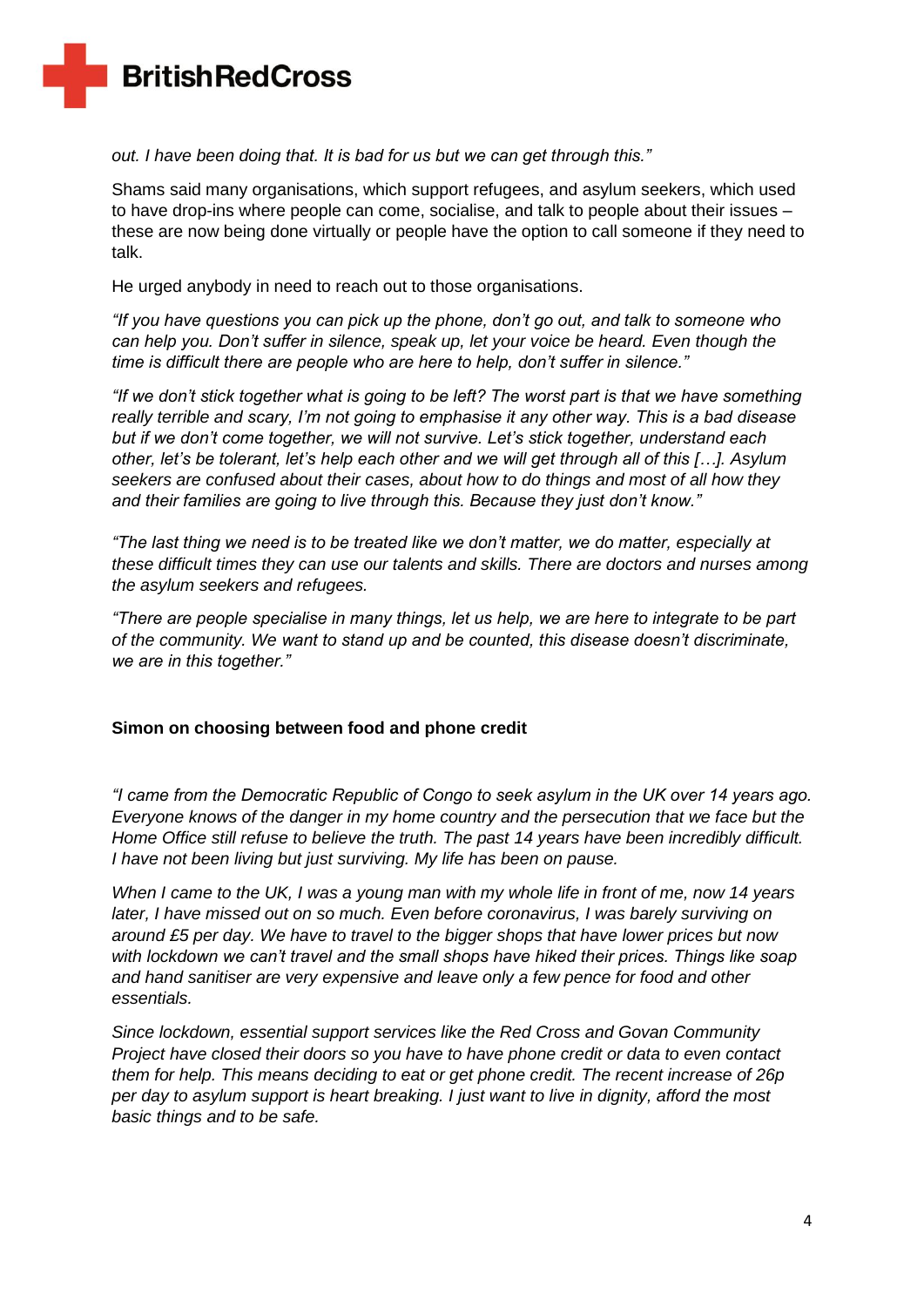*As an asylum seeker, I am banned from working and contributing to my community. I have a passion for social care and have always wanted to work in this sector but I cannot, just because I came here to seek safety. If the UK government lifted the ban on work, I could be a key worker in the fight against coronavirus, caring for the most vulnerable.*

*I go to Freedom from Torture and take part in their Healing Neighbourhoods projects due to my past experience. Freedom from Torture advocated for me to study at college. They were not going to let me in because I am an asylum seeker but Freedom from Torture pressured the college to let me study. I am so grateful to them for that."*

#### **Walter on loneliness and keeping connected**

Walter is a migrant who came to the UK from Cameroon and now lives in Leeds and volunteers for the British Red Cross. He is a Voices ambassador.

*"Communication is vital for anyone making a breakthrough in a new community. It was hugely challenging when I first came to the UK – the cultural shock, being away from your family, having to deal with the immigration system. It can feel very lonely at times but, as time went on, I started to get myself settled, got involved with a lot of community activities and made friends.*

*That's challenging for everyone at the moment. Coronavirus is keeping us all at home and that's difficult because we're social beings. Families are separated, social media is where we connect now and, the more isolated people are, it has an impact on what activities they can do and on their mental health. There are issues of poverty, unemployment, family separation, domestic violence – it's had a huge impact.*

*I am a busy man. I work with charities like the British Red Cross and with people with learning disabilities. We have a peer support network and I have access to social media but that's not the case for everyone. People will need helping to get out of this quagmire. Many cannot see a light at the end of the tunnel but we have to look forward to the future."*

## **Zikee on staying connected<sup>3</sup>**

Zikee is a young refugee in the UK who fears she may already have contracted the coronavirus. She self-isolated as a precaution and has thankfully now recovered.

*"You are afraid, what if it is the coronavirus and you are affecting more people. It really affected me mentally and also physically. At first, I can't say for sure it was coronavirus but I had the symptoms. So I was just keeping myself home for the past few days just to recover, and I have recovered fully."*

<sup>&</sup>lt;sup>3</sup> This story was collected on 27<sup>th</sup> March 2020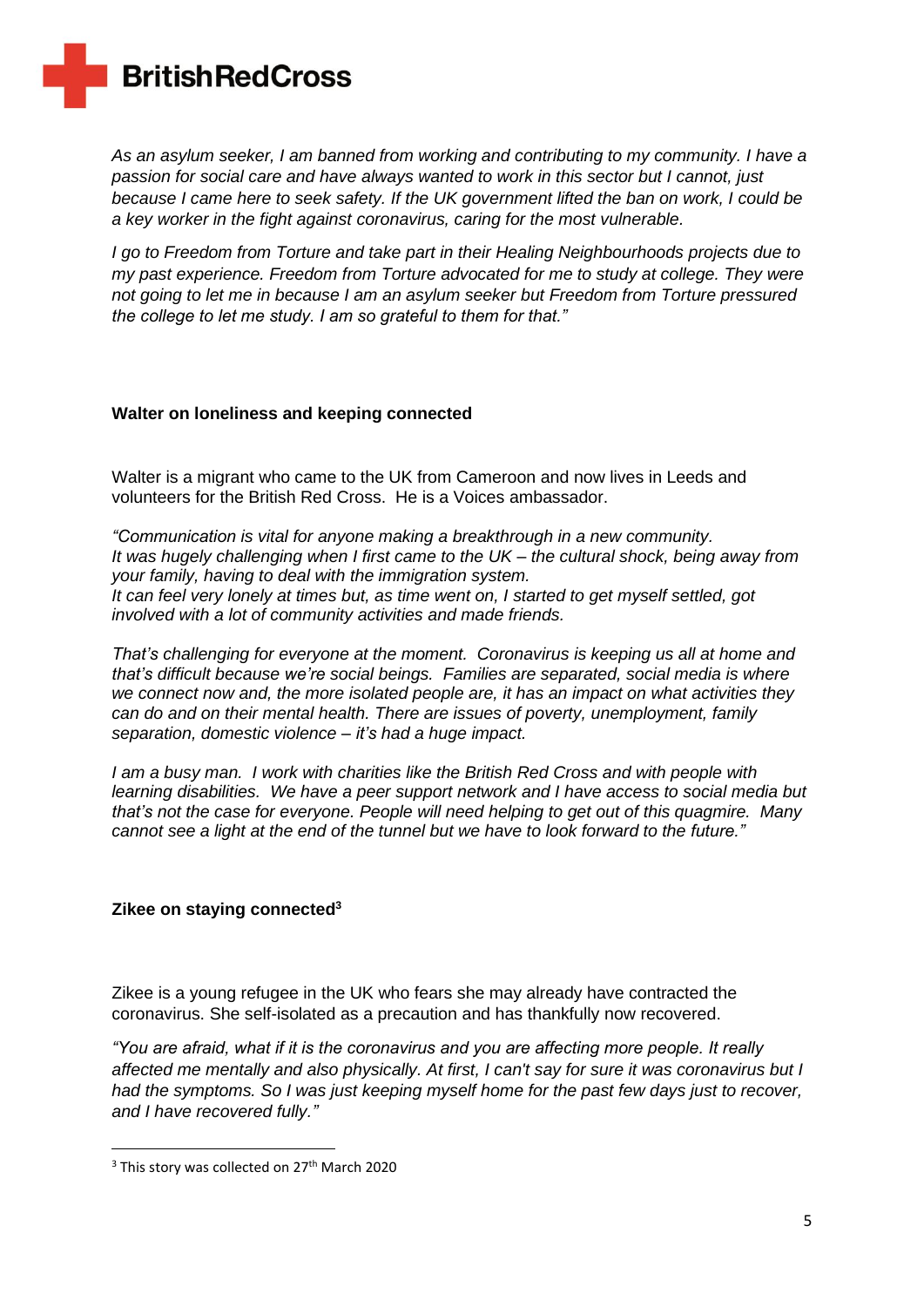According to Zikee this frustration is felt acutely by asylum seekers who are confused by what this means for their safety and their future.

*"This is definitely affecting refugees and asylum seekers, the asylum seekers their cases are now on hold or postponed and it's really frustrating for them not knowing what to do. They're in a really stressful situation, when they just don't know what to do."*

With the support of the British Red Cross and other organisations, refugees like Zikee have spent years campaigning and lobbying the government to provide more help to asylum seekers and refugees.

In her own case, Zikee was left homeless when after years of uncertainty she finally received her refugee status, it came along with a letter informing her that she would have to leave her asylum accommodation 28 days later.

Speaking about the effect that the coronavirus lockdown is having on campaigns like increasing the move on period, Zikee said:

"*It's like being put on hold, we can't fight for that. And it's really stressful that we just don't know what to do anymore. We don't know what tomorrow brings. Whether we'll be alive today or tomorrow and that change, it really affected us."*

The Government has announced that the 28-day move on process will be put on hold for at least three months because of the Covid-19 situation.

*"We are all self-isolating and quarantining so I think it's important if we all try to check up on each other mentally. Some people are really like myself, I really struggle being just by myself in a quiet place. I love socializing. In this moment. It's really important that we just check up on each other mentally, that we are all you know, doing really good."*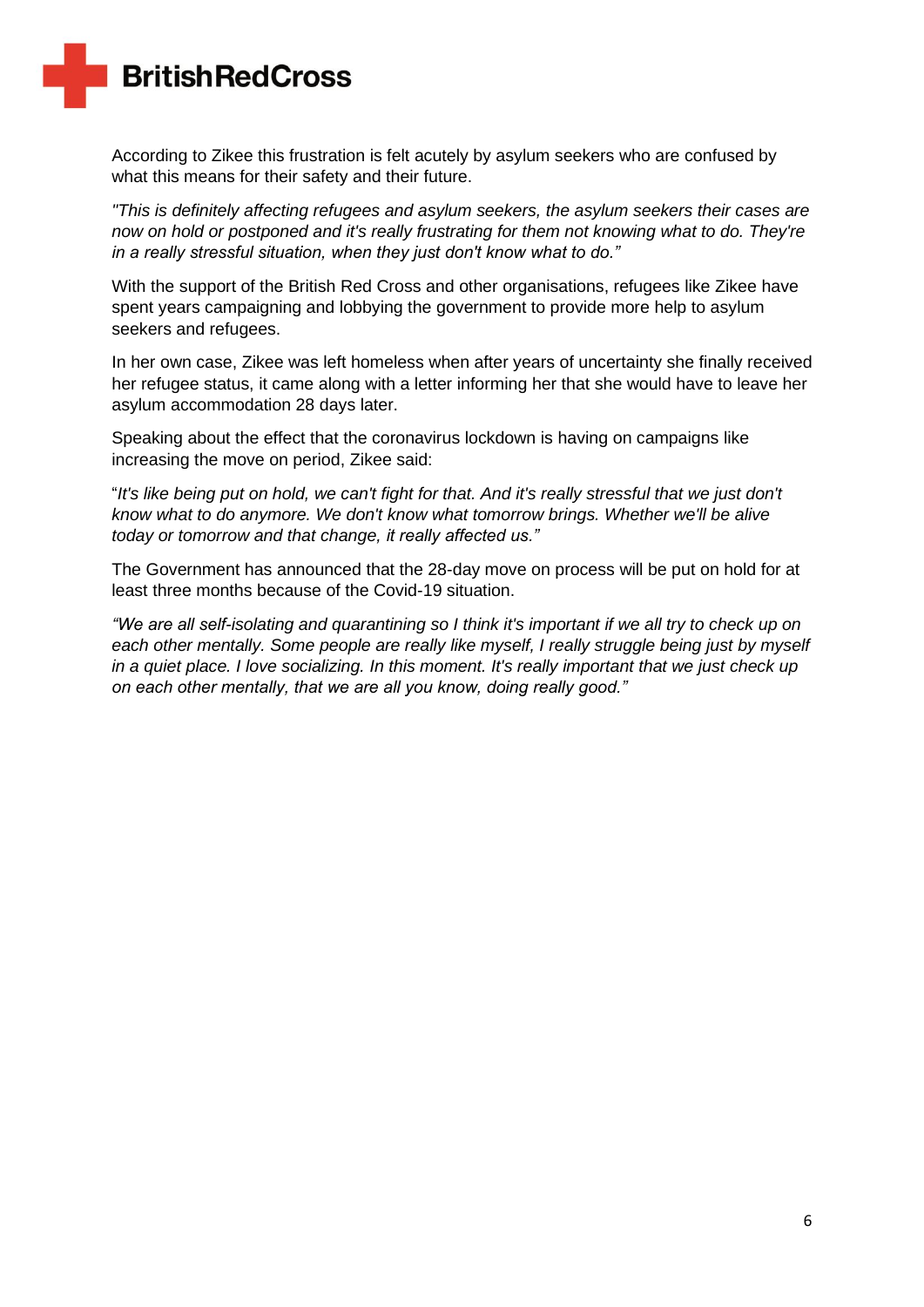# **Anti-trafficking case study of Sada and the British Red Cross response during Covid-19**

# **Background**

Sada is from the East of Africa and is in her 30s.

She experienced rape and child sexual abuse by a family member and as a result was prescribed to be punished by death by the people of her village. She was then trafficked to the UK on a false passport and spent over 12 years in domestic servitude.

After escaping, she spent time on the street homeless, before accessing support to enter the National Referral Mechanism<sup>1</sup> (NRM) and claiming asylum. Owing to arriving on false documents, the Home Office and Police refused to engage with her case. She received a negative reasonable grounds decision (first stage decision) through the National Referral Mechanism. She went through the asylum process and appeal with very limited legal representation and was turned away at court for representing herself.

She was evicted from her asylum accommodation, spending more time on the street homeless where she was attacked and abused multiple times. A fresh asylum claim was submitted without the Solicitor taking a witness statement and as a result it was refused. Section 4 accommodation was provided, but by the time she accessed the support of the British Red Cross, she was at risk of being evicted again.

Issues of access to accommodation and to appropriate legal advice were compounded during the Covid-19 crisis and the work of the British Red Cross centred on supporting survivors to access these basic requirements.

## **British Red Cross (BRC) Support offered**

The BRC Anti-Trafficking Officer was able to offer intensive and extensive casemanagement during this time. Work was carried out to gather the evidence required to support the NRM reconsideration request and the fresh asylum claim.

Referrals were made to specialist counselling NGOs who could offer Sada support based on her specific experiences. We sought pro-bono legal advice for immigration and public law.

In addition, partially owing to her highly traumatic life experiences, and also on account of delivering our remote casework during the pandemic, it took a long time for the client to develop trust with us, before she was able to disclose the information that eventually supported her reconsideration and asylum claims.

<sup>1</sup> The National Referral Mechanism (NRM) is a framework for identifying and referring potential victims of human trafficking and modern slavery and ensuring they receive the appropriate support.